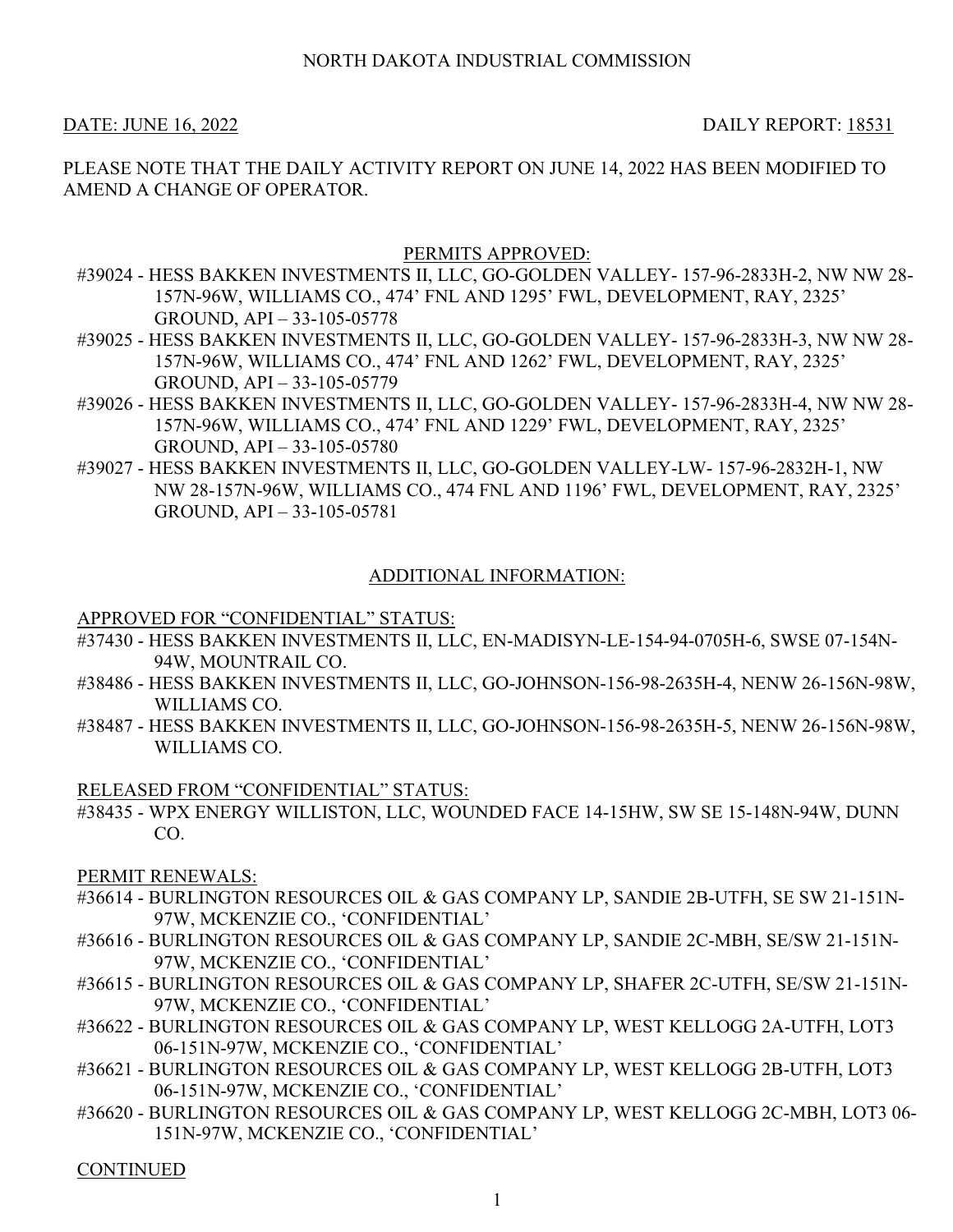PERMIT CANCELLATIONS:

- #34134 OASIS PETROLEUM NORTH AMERICA LLC, FRASER FEDERAL 5300 32-35 11B, NE SW 35- 153N-100W, WILLIAMS CO.
- #34136 OASIS PETROLEUM NORTH AMERICA LLC, FRASER FEDERAL 5300 32-35 9B, NE SW 35- 153N-100W, WILLIAMS CO.

#### PRODUCING WELL COMPLETED:

#37637 - BURLINGTON RESOURCES OIL & GAS COMPANY LP, CHERRY MARGARITA 1X TFH, NENE 26-149N-97W, MCKENZIE CO., 0 BOPD, 5477 BWPD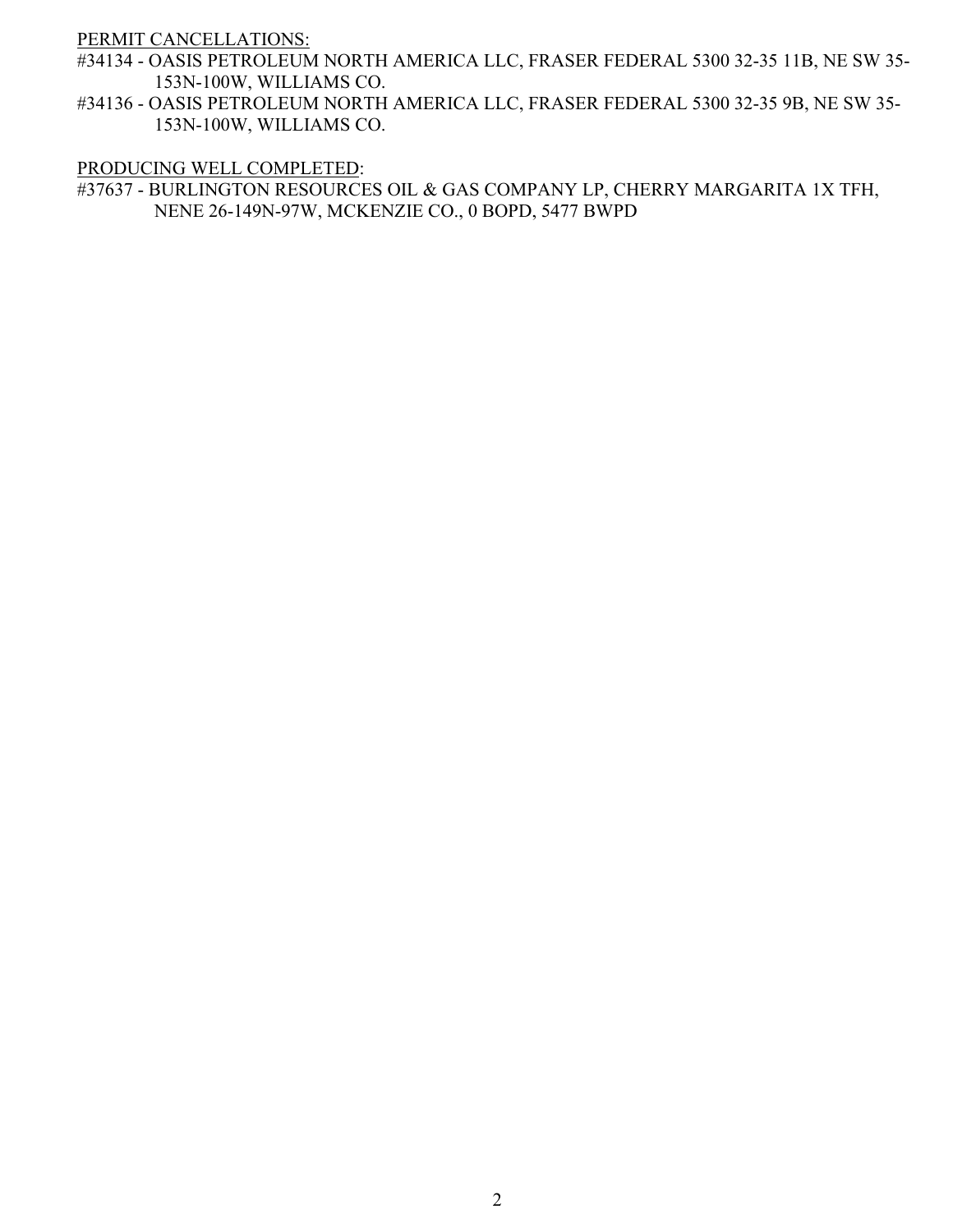\*Well data published at dmr.nd.gov/oilgas is now updating however Active Drilling Rigs, and rig viewing on the GIS Map Server are still impacted.

# When an estimated date of repair is available, we will update this service notice.

**If you have questions emai[l oilandgasinfo@nd.gov](mailto:oilandgasinfo@nd.gov)**

6/16/2022 – 39 ACTIVE RIGS

#### **COLUMN DEFINITIONS:**

**RIG ID** – Refers to the name of the rig.

**Well Operator** – Refers to the operator of the well where rig is located.

**Well name & Number** – Well name and number of well where rig is located.

**Current Location –** Quarter Quarter – Section – Township - Range

**County**

**File Number –** NDIC File Number of well where rig is located.

**API –** API Number of well where rig is located.

**Start Date** – The date when the **rig** started its most recent activity at the well location. This is not the spud date. Watch this video for how [to find the spud date of a well\\*](https://youtu.be/JjWwzuuMVpM). **Next Location -** Anticipated Next rig location. These are obtained from rig crews and are subject to changes determined by the operator. (MIRU – Moving in, rigging up)

|                                     |                                                                |                                  | <b>CURRENT</b>        |                 | <b>FILE</b> |            | <b>START</b> | <b>NEXT</b>                                             |
|-------------------------------------|----------------------------------------------------------------|----------------------------------|-----------------------|-----------------|-------------|------------|--------------|---------------------------------------------------------|
| <b>RIG ID</b>                       | <b>WELL OPERATOR</b>                                           | <b>WELL NAME &amp; NUMBER</b>    | <b>LOCATION</b>       | <b>COUNTY</b>   | NO.         | <b>API</b> | <b>DATE</b>  | <b>LOCATION</b>                                         |
|                                     |                                                                |                                  |                       |                 |             |            |              | <b>BATCH</b><br><b>DRILLING ON</b><br><b>SETTERLUND</b> |
|                                     |                                                                | SETTERLUND 159-94-34C-27-        |                       |                 |             |            |              | <b>MULTI-WELL</b>                                       |
| H & P 515                           | PETRO-HUNT, L.L.C.                                             | 2H                               | SE SW 34 159N 94W     | <b>BURKE</b>    | 38859       | 3301301918 | 06/11/2022   | PAD.                                                    |
| STONEHAM 17                         | KODA RESOURCES OPERATING.<br>LLC                               | STOUT 2931-3BH                   | NW NW 29 160N<br>102W | <b>DIVIDE</b>   | 38889       | 3302301460 | 06/06/2022   |                                                         |
| PATTERSON<br>276                    | <b>RIMROCK OIL &amp; GAS WILLISTON LLC</b>                     | TWO SHIELDS BUTTE 13-21<br>11TFH | SW SW 21 149N 92W     | <b>DUNN</b>     | 38216       | 3302504202 | 06/13/2022   |                                                         |
| <b>TRUE DRILLING</b><br>39          | <b>ENERPLUS RESOURCES USA</b><br><b>CORPORATION</b>            | ACE 149-92-31D-30H               | SW SE 31 149N 92W     | <b>DUNN</b>     | 38343       | 3302504263 | 06/02/2022   |                                                         |
| H & P 454                           | CONTINENTAL RESOURCES, INC.                                    | FULLER 5-2H                      | LOT 4 02 146N 97W     | <b>DUNN</b>     | 38365       | 3302504275 | 06/13/2022   |                                                         |
| NABORS B18                          | WPX ENERGY WILLISTON, LLC                                      | WOUNDED FACE 14-15HW             | SW SE 15 148N 94W     | <b>DUNN</b>     | 38435       | 3302504299 | 05/26/2022   |                                                         |
| H & P 456                           | CONTINENTAL RESOURCES, INC.                                    | MEDICINE HOLE 10-27H             | SW SE 27 146N 96W     | <b>DUNN</b>     | 38788       | 3302504422 | 06/13/2022   |                                                         |
| H & P INTERNL<br>DRLNG H & P<br>429 | <b>MARATHON OIL COMPANY</b>                                    | BEESAW 44-9TFH                   | SE SE 09 146N 93W     | <b>DUNN</b>     | 38791       | 3302504425 | 06/04/2022   |                                                         |
| <b>CYCLONE 38</b>                   | CONTINENTAL RESOURCES. INC.                                    | <b>BONNEVILLE 7-26HSL</b>        | SE SE 27 146N 96W     | <b>DUNN</b>     | 38819       | 3302504437 | 06/11/2022   |                                                         |
| TRUE 40                             | <b>ENERPLUS RESOURCES USA</b><br>CORPORATION                   | SEAM 149-93-05A-08H              | LOT 1 05 149N 93W     | <b>DUNN</b>     | 38847       | 3302504454 | 06/06/2022   |                                                         |
| TRUE 37                             | SINCLAIR OIL & GAS COMPANY                                     | <b>HOVDEN FEDERAL 3-20H</b>      | NE NE 29 146N 97W     | <b>DUNN</b>     | 38863       | 3302504458 | 06/14/2022   |                                                         |
| NABORS B6                           | <b>BURLINGTON RESOURCES OIL &amp;</b><br><b>GAS COMPANY LP</b> | <b>CURTIS 44-9 MBH</b>           | SE SE 09 149N 96W     | <b>MCKENZIE</b> | 30924       | 3305306813 | 05/14/2022   |                                                         |
| H & P 535                           | <b>BURLINGTON RESOURCES OIL &amp;</b><br><b>GAS COMPANY LP</b> | <b>GEORGE 2D TFH</b>             | NW NE 18 150N 96W     | <b>MCKENZIE</b> | 36178       | 3305308970 | 06/16/2022   |                                                         |